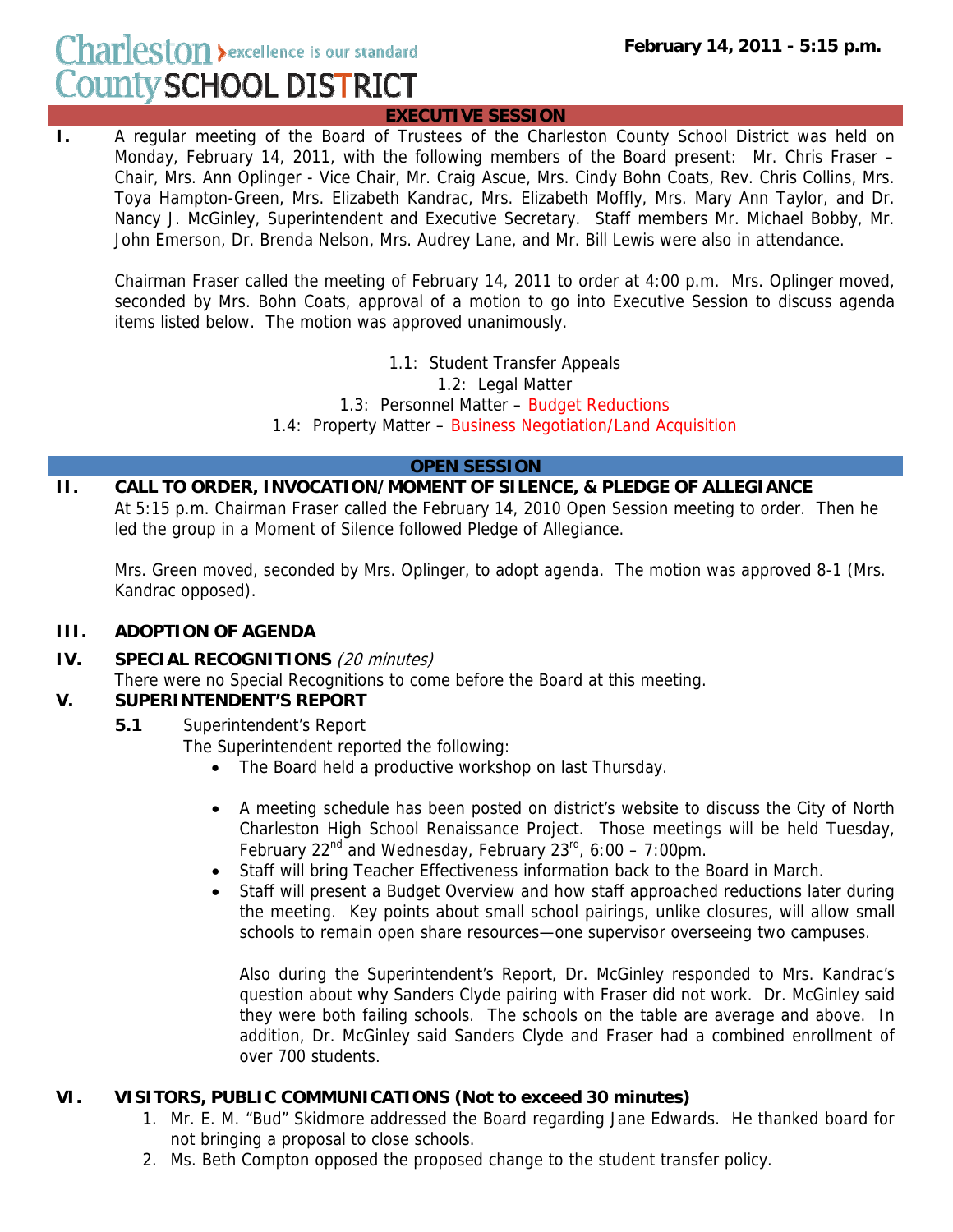- 3. Dr. Franklin Ashey addressed the Board about transparency questioning staff's issuance of a no trespass order to an individual who has an interest in the school district.
- 4. Mr. Jon Butzon expressed concerns about the proposed transfer policy revision. He also requested the Board to revise the schedule of community meetings to talk about the N. Charleston Renaissance Project.
- 5. Ms. Shanta Barron Millan, Chairperson of District 23 Constituent Board, expressed concerns regarding school pairing citing timing and Constituent Board notification.
- 6. Ms. Suzanne Coffman addressed the Board regarding the  $5<sup>th</sup>$  Grade Strings Program at School of the Arts. She urged the Board to reconsider budget cuts regarding same.
- 7. Ms. Barbara Ramsey expressed concerns about school pairing proposal for Stono Park. She suggested that it could impact student achievement. She urged the Board to reconsider decision regarding school pairings.
- 8. Ms. Susan Smith encouraged the board to speed up Laing project.
- 9. Rev. Nelson Rivers, III pastor of Charity Missionary Baptist Church, expressed concerns about pace and process for community meetings for schools in N. Charleston.
- 10. Mr. Thomas Colleton, a District 1 Constituent Board representative, addressed the Board regarding school pairings. He urged the Board to look at other ways to address budget needs and expressed concerns about lack of information shared with Constituent Boards.
- 11. Ms. Heather Dolan opposed the proposal to eliminate the strings program.

### **VII. APPROVAL OF MINUTES/EXECUTIVE SESSION AGENDA ITEMS**

 **7.1:** A. Open Session Minutes of January 20, 2011 (Special Called Meeting) – Rev. Collins moved, seconded by Mrs. Oplinger, approval of the Special Called meeting of January 20, 2011. The motion was approved 9-0.

> Mrs. Kandrac suggested the meeting be listed as a telephonic session and document that new media was present.

B. Open Session Minutes of January 21, 2011 (Special Called Meeting) – Mrs. Oplinger moved, seconded by Mr. Ascue, approval of the Special Called meeting of January 21, 2011 with noted revision. The motion was approved 9-0.

Mrs. Kandrac noted that news media was not present when the actual vote took place.

- C. Open Session Minutes of January 24, 2011 PULLED. No action taken.
- **7.2:** Motions of Executive Session of February 14, 2011

#### **1.1: Student Transfer Appeals**

Mrs. Oplinger moved, second by Mrs. Green, approval of student transfer appeals  $# 1$ -7, 10-18, 20-28, and 30-31, 8 for Whitesides and not the other school requested. Student transfer appeals 9, 10, 19 were approved under No Child Left Behind and student transfer appeal #29 was denied because of Lack of Space. The motion was approved 9-0.

- **1.2: Legal Matter** The Board discussed a Legal Matter in Executive Session. No action was taken.
- **1.3: Personnel Matter Budget Reductions** The Board discussed a Personnel Matter in Executive Session. No action was taken.
- **1.4: Property Matter Business Negotiation/Land Acquisition -**The Board discussed a Property Matter in Executive Session. No action was taken.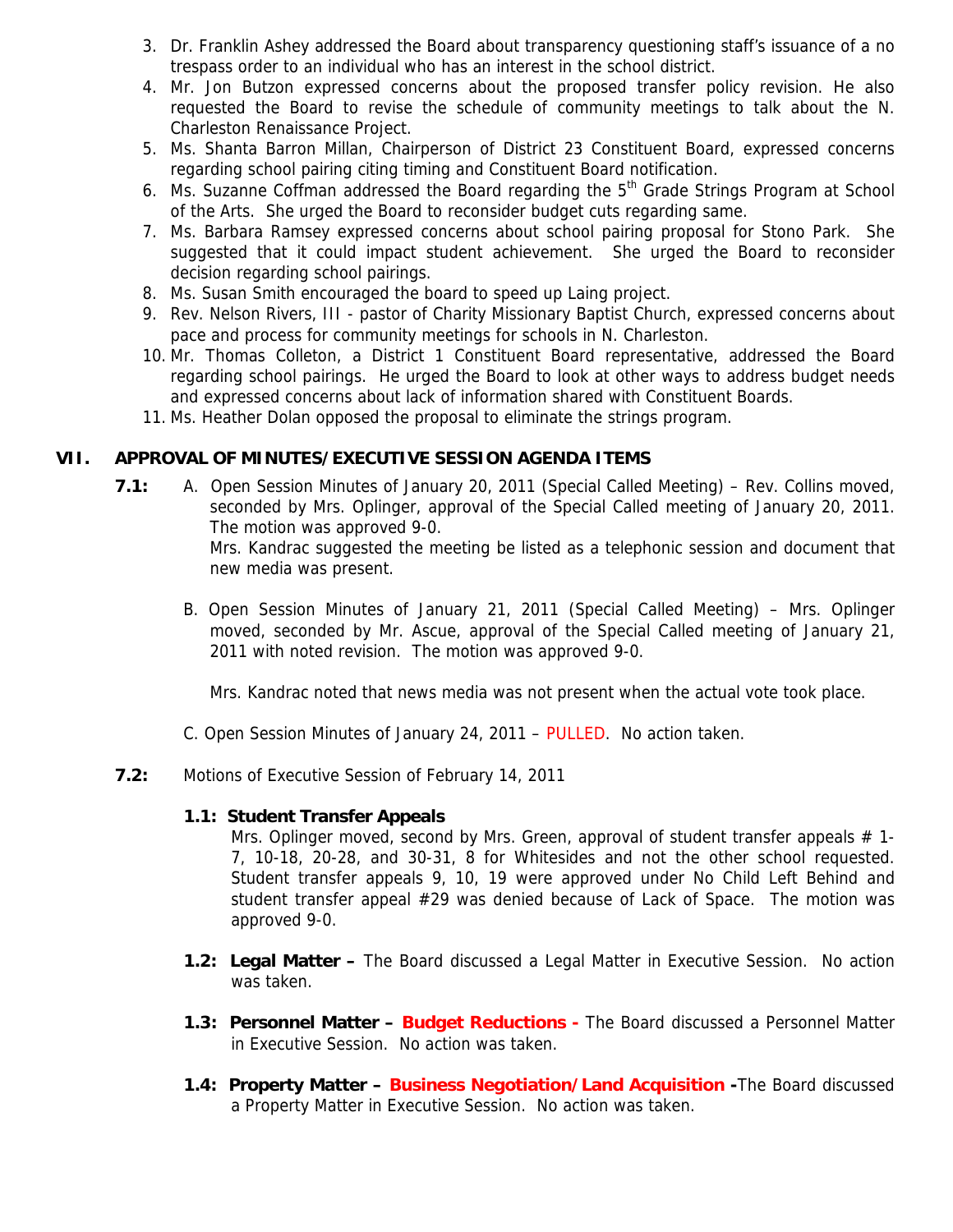### 7.3: **Financial Minutes of January 24, 2011**

Mr. Ascue moved, seconded by Rev. Collins, approval of the amended Financial Minutes meeting of January 24, 2011. The motion was approved 8-1 (Mrs. Kandrac opposed).

Note: The Financial Minutes will be amended to correct the amount for 75 Calhoun Street renovations. Also, Mrs. Kandrac expressed concerns about not having the Board minutes of January 24, 2011 and said she would vote against the Financial Minutes because she did not have it. Also, Mrs. Coats said she would like the financial minutes amended to show the amount saved on the Calhoun Street Project.

# **VIII. COMMITTEE REPORT(S)**

### **8.1: Finance & Audit Committee**

Meeting on Feb  $2^{nd}$ . She spoke about recommendation to change the committee name, MBE Utilization Plan and CCSD Procurement Audit and CCSD Procurement Code, all Committee recommends approval. On behalf of the Finance and Audit Committee, Mrs. Coats presented the following items to the Board.

- A. **Procurement Audit for FY09-10 Mr. Bobby**  approval of the Procurement Audit for FY09-10 presented by Greene, Finney & Horton, Certified Public Accountants. The motion was approved 9-0.
- B. **CCSD Procurement Code Mr. Bobby** approval of the updated Model CCSD Procurement Code (Version 1.5).

Rev. Collins asked it be tabled until March 2011 because he wasn't able to review from agenda on thumb drive provided and just got a hard copy today. After Mr. Bobby consulted with Mr. Lewis and Procurement about timing of the bids and how it would be impacted, he agreed that the CCSD Procurement Code could be delayed until February 28, 2011.

- C. **MBE Utilization Plan Mr. Bobby** The Board received as information the MBE Utilization Plan with its combined verifiable goal of 20%, a combination of 10% certified MBEs/SWMBEs and 10% non-certified MBEs/SWMBEs.
- D. **Proposed Audit and Finance Committee Charter Revision** After Mrs. Kandrac stated this item could not be acted on because it's not listed as action or information, Mrs. Green moved, seconded by Mrs. Oplinger to modify the agenda to make 8.1D an Action Item. Then Chairman Fraser called for the vote to modify agenda item 8.1. The item was approved 7-2 (Mrs. Kandrac and Mrs. Moffly opposed).

During discussion Mrs. Coats responded to Mrs. Moffly's concern about having two separate committees (Audit and Finance). After discussion, Mr. Fraser called for the vote to approve the Proposed Audit and Finance Committee Charter Revision. The motion was approved 7-2 (Mrs. Kandrac and Mrs. Moffly opposed).

 **8.2:** Policy Committee – Mrs. Oplinger reported that the Policy Committee approved policies listed below. However, she suggested JFABC – Student Transfers be discussed by the Board and returned to committee for additional revisions.

# **Board Policies – First Reading**

**A. BE – School Board Meetings** - approval of Board policy BE – School Board Meetings. The motion was approved 8-1 (Mrs. Coats opposed). Mrs. Coats said she wanted the policy to reflect information about when new board members are sworn in and take office. Mr. Fraser responded that members take office after they are sworn in.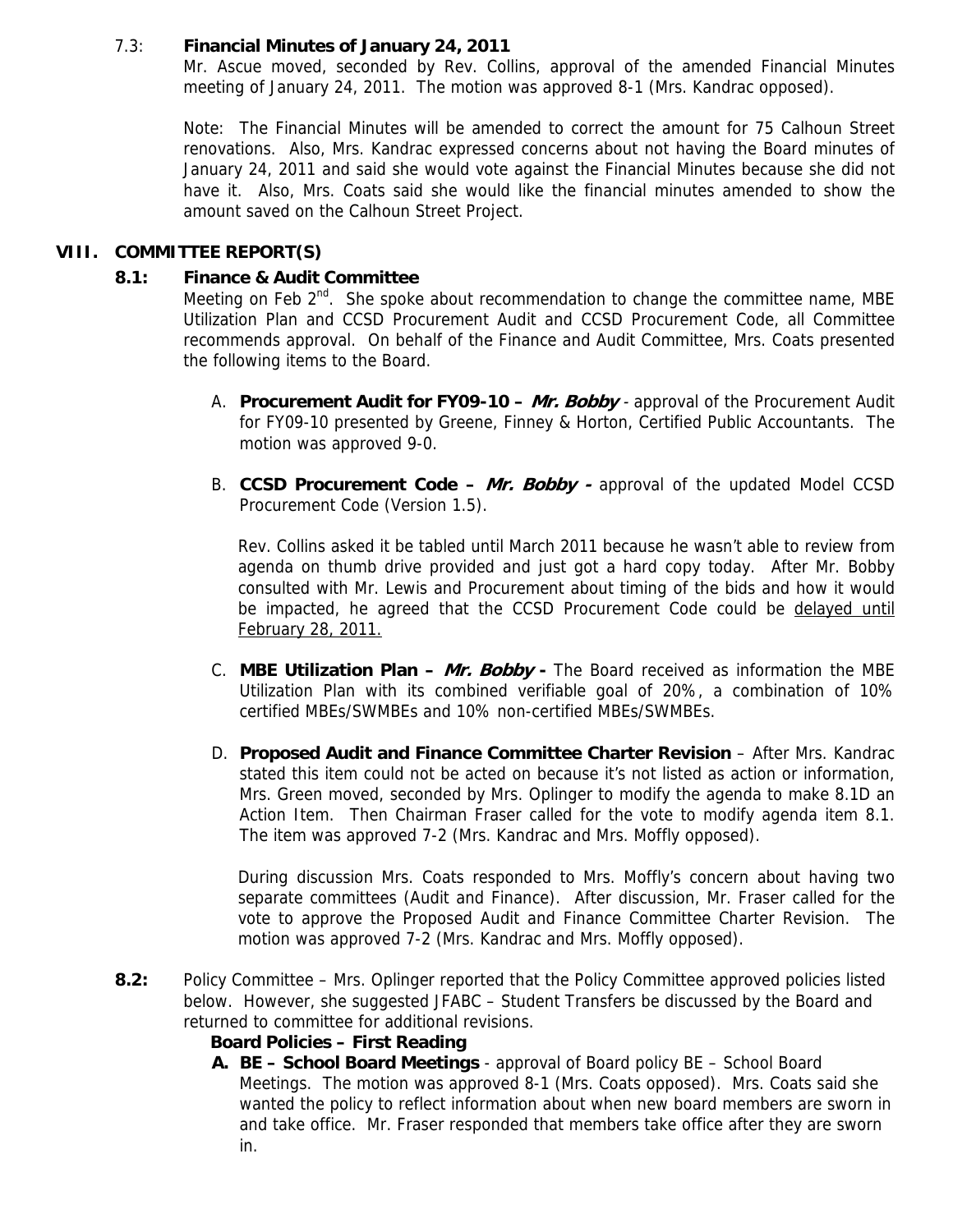B. **BID – Board Member Compensation and Expenses** - approval of Board policy BID – Board Member Compensation and Expenses.

Mrs. Moffly suggested an additional line was added after Committee reviewed it. Mr. John Emerson said he would have to check the minutes. Mrs. Moffly requested the policy be pulled. Mrs. Green also suggested the policy be amended to remove the words "staff attorney" since also referred as General Counsel. Also, Mrs. Green suggested second sentence mentioning 1/9 of the Board's budget be amended to specifically mention "1/9 of the board's travel budget". No action was taken on this agenda item.

- C. **JFABC Student Transfers** Mrs. Oplinger requested Board policy JFABC Student Transfers be returned to Committee for additional tweaking. Also, in response to Mrs. Oplinger's request for input from the Board, the input follows:
	- Mrs. Moffly said one issue Mr. Emerson mentioned earlier was efforts to capture students in non-performing schools. However, federally, the board can't keep students in non-performing schools. While she is a big choice school advocate, capacity is also a problem. She suggested staff be more transparent and post openings on website. Mrs. Moffly also suggested convenience be eliminated because the definition is the same as hardship.
	- Mrs. Oplinger suggested language be included about the creation of zones and meeting the needs of all students in the district.
	- Rev. Collins suggested that convenience allows abandonment of schools and enrollment to drop making school closure necessary and promoting segregation.
	- Mrs. Taylor suggested schools be made equitable and have strong curriculums and principals to retain students.
	- Mrs. Coats said she did not want to weaken the policy so she is glad to see it's going back to the Policy Committee for additional revisions.
	- Mr. Ascue said solid programs and assets would solve that problem to avoid issues related to students transferring from some schools.
	- Mrs. Green suggested the board to continue work on this policy and not wait for zones to be completed. While everything sounds good, there are differences.
	- Mr. Fraser said it was necessary to continue to look at policy until there is equity and choice for all students.

# **IX. MANAGEMENT REPORT(S)**

 **9.1 Capital Projects Report –** The Board received the Capital Projects Report as information. Mr. Michael Bobby highlighted the Capital Projects Report announcing that the amount is now down to \$2.5 million which signifies end to the old building program.

Mr. Bobby also responded to a question from Mrs. Kandrac about the timeline for the Rivers project. Mrs. Kandrac also said she attended seminars at Rivers, she saw so many things that led her believe the school was structurally solid. She questioned why it is being cited seismically endangered? Mr. Bobby referred to the engineers' report which says it is not seismically safe.

9.2 2011 2<sup>nd</sup> Quarter Report of SWMBE – The Board received the SWMBE Report as information. Mr. Frederic Feil also responded to Rev. Collins' questions about the bid proposal advertisement and suggestion to advertise in the Post and Courier Newspaper and Chronicle, Mr. Feil said funding for advertisements was an issue. While advertisement with the South Carolina Association of School Business Officials is free, the cost is approximately \$1300 to advertise in the Post and Courier newspaper

### **X. Charleston Achieving Excellence UPDATE**

There were no CAE Updates to be presented to the Board at this meeting.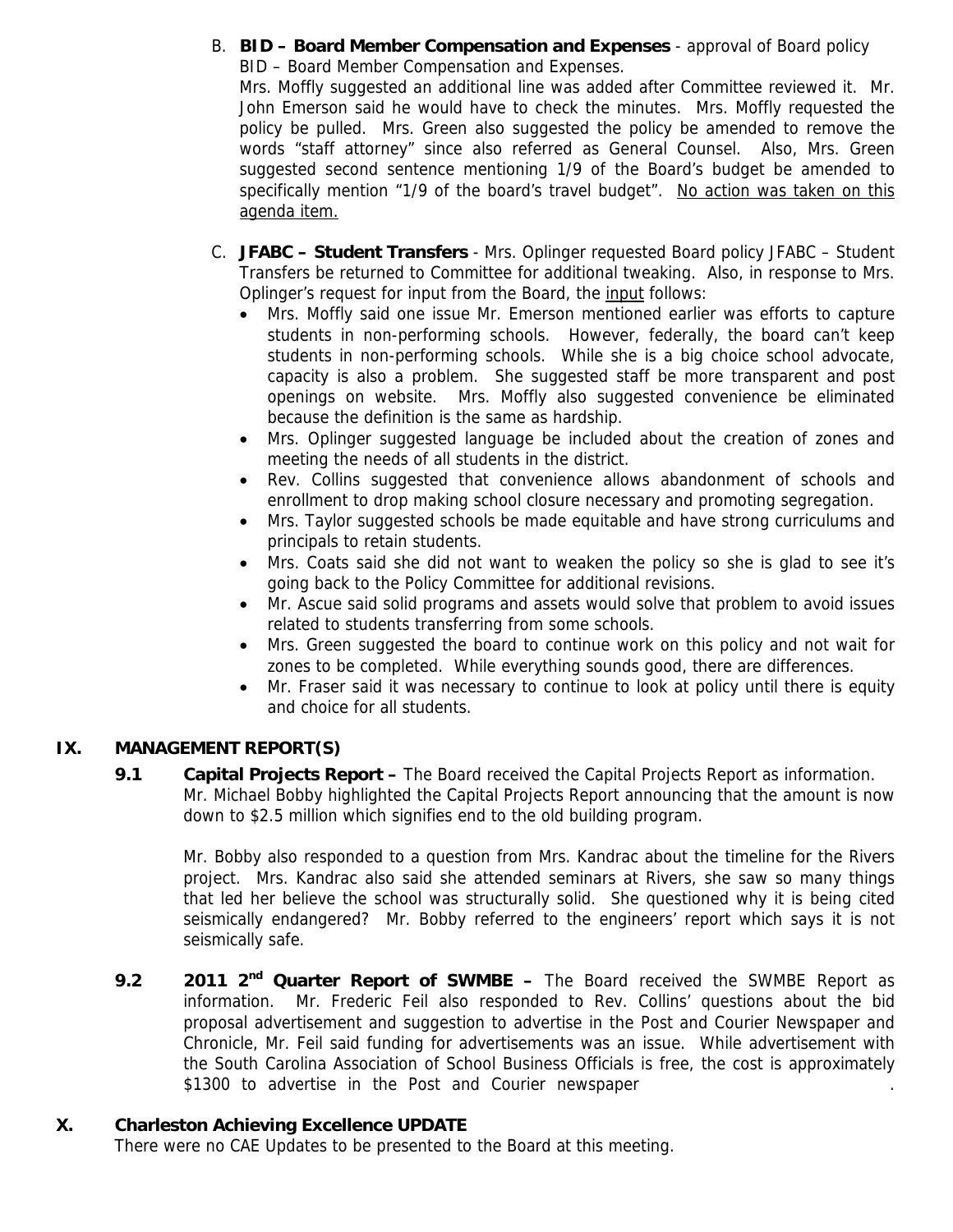## **XI. POTENTIAL CONSENT AGENDA ITEMS**

## **11.1: Health Advisory Committee Bylaws – Three versions**

Mrs. Moffly suggested the three versions of the Health Advisory Bylaws be returned back to the Policy Committee since she was unaware of the other two versions. Therefore, no action was taken.

- A. Version 1
- B. Version 2
- C. Version 3
- **11.2: Early Budget Reduction Recommendations** Chairman Fraser stated that there are seven items are recommended for approval. Dr. McGinley clarified that program reductions like strings program is not on tonight's agenda.
	- **1. All Top Level Non-School Administrators (Directors and Above) will take 6% Salary Reductions**

In response to Rev. Collins question about position of non-school administrations, Dr. McGinley said administrators were from Bridgeview and Calhoun Street. Mrs. Kandrac questioned how the proposal relates to pay increases, new hiring and contracts. Dr. McGinley said they were the thirty-eight top-level positions. Mrs. Kandrac requested position titles and salary amounts. In response to Mrs. Coats question about furlough days, Mr. Bobby said it was annual leave and/or forced leave. Those who didn't have vacation time would take without pay. Mrs. Green asked about practice. Mrs. Taylor also requested a breakdown of administrators, position, salary and date hired, from the top down. Thirty-eight positions don't say enough. Dr. McGinley said thirty-eight administrators from Academic and Operational side, who are not in schools, is leading the way by starting budget cuts with their own salaries. No furloughs are on table for anyone at this point. Mrs. Kandrac said there were budget issues when she came on the Board. However, at least 5 new administrators have been hired since then. She asked if an intern was hired at a salary above \$50,000 and suggested she could FOIA it. Mrs. Coats applauded the Superintendent for taking the lead. However, she said decisions affecting other employees must be made. Therefore, the info requested would be helpful for the Board to see what they are agreeing to. Mr. Ascue agreed with Mrs. Coats. No action was taken on this proposal.

### **2. District Job Cuts:**

# • **Recommend elimination of 60-70 Non-School Based Positions**

### • **Reduction in Non-Personnel Budgets**

Mrs. Moffly questioned the redundancies in the district and she also supported the earlier request for information on positions and salaries. Mr. Fraser said the district's Organization Chart will show positions eliminated without names should be provided in Executive Session. Dr. McGinley said she could bring the number of positions in Learning Centers, the Operations Division and Calhoun Street. She also stated that an extensive amount of time was spent making budget decisions. She also said it was hard for others, who are not working it the trenches, to debate. However, the goal is to support academic programs. She went on to say that these folks are doing good work and could be credited with some of the academic success. She urged the Board to support the proposed decisions. Mr. Bobby added that intent is not to expose individuals to be cut. He said CCSD owes it to them to work with them as much as possible. Mrs. Kandrac suggested folks who make \$50,000 or more should be listed, regardless to their positions. Mrs. Coats said she didn't want to question the decision of staff. However, it would eliminate misconceptions. Dr. McGinley said salaries over \$50,000 are published annually and a local radio reporter also read list on radio. She concluded that staff would bring info back to Executive Session so information about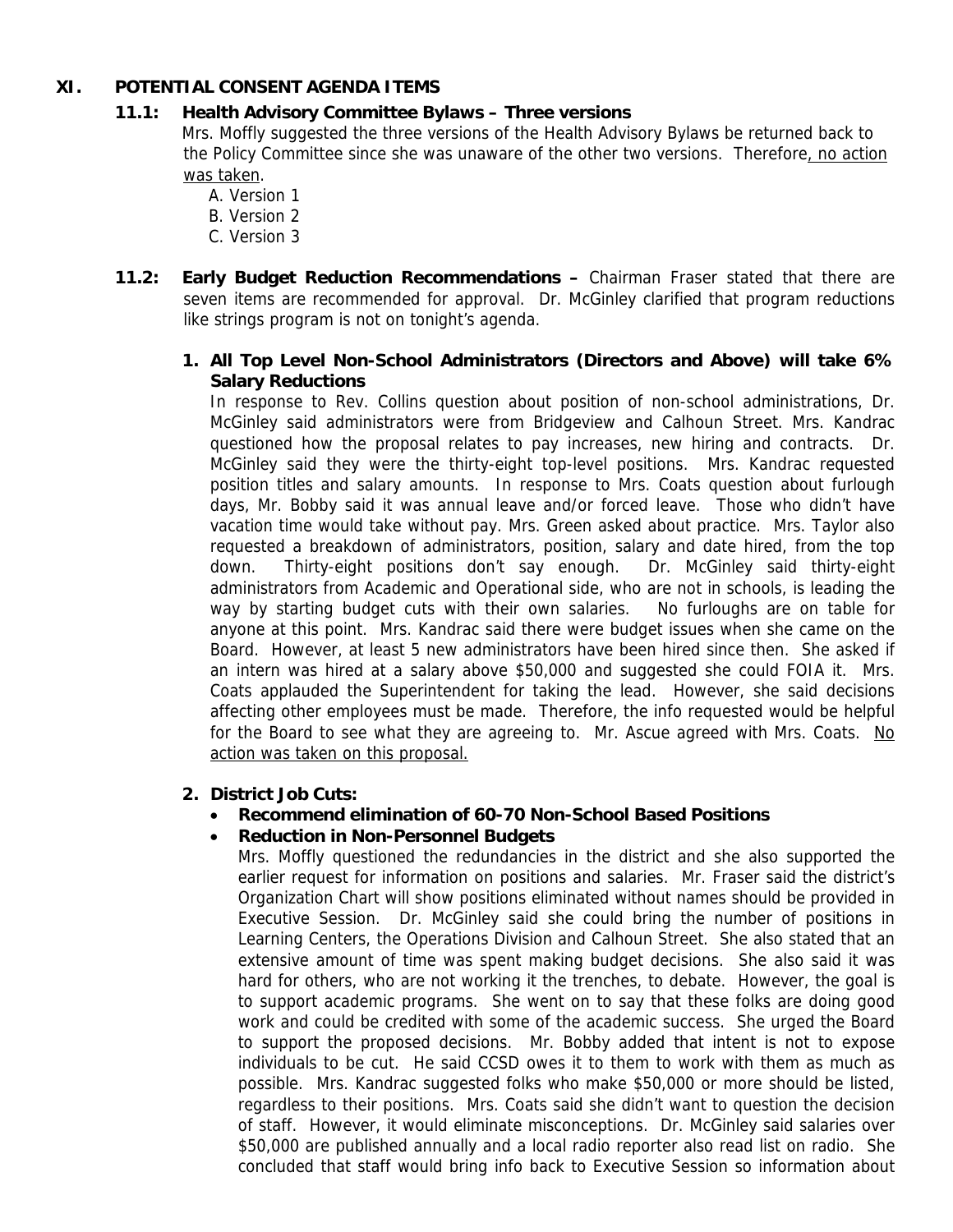job elimination is not shared in Open Session. No action taken on this proposal.

### **3. Structural and Program Changes:**

Restructuring of Field-based Offices Operational Cost Reductions - Mr. Fraser opted to skip this agenda item. Since no one opposed, no action was taken on this item.

- **B. Close and Relocate Science**
- Closure and Program Reduction Costs
	- **A. Close McNair** –

Rev. commented on the building being left vacant. Mrs. Coats applauded move of students back to their home school and asked about placement of staff. Mr. Bobby responded some could be placed. However, he was not sure of staff savings at this time. Mrs. Taylor asked about net savings and utilization of facility. Mr. Bobby responded that maintaining older buildings is costly. He went on to say a moderate level of electricity would be kept on until a decision is made to market or trade. Rev. Collins moved, seconded by Mrs. Coats approval of the recommendation to close McNair. The motion was approved 9-0.

- **Resource Center** In response to Rev. Collins about the program. Dr. McGinley said three staff members worked there to refurbished science kits. Mrs. Oplinger requested the center remain open. Rev. Collins moved, seconded by Mrs. Coats, approval of the recommendation to close and relocate the Science Resource Center with a vote of 9-0.
- **C. Reduce Program Costs at Daniel Jenkins Academy** In response to Rev. Collins' question about cost, Dr. McGinley said the per pupil cost was currently too high. Rev. Collins requested an update at the next meeting. He said he supported #1 and #2. Mr. Ascue urged staff to proceed cautiously in cutting alternative programs. He. Rev. Collins moved, seconded by Mrs. Coats approval of the recommendation to reduce program costs at Daniel Jenkins Academy. The motion was approved 9-0.

# **4. Outsourcing: Day Porters**

Mr. Bobby said the district could save \$850-900,000 to eliminate 86 day porters positions. Mr. Bobby said staff had a lot of work to do if moving in this direction. Staff is checking to see if an out-sourced company could hire the individuals impacted. He spoke of other areas outsourced, courier, bus drivers, etc. He said there were different ways to examine how to proceed in best interest of those employees to include ongoing employment for some. Mrs. Green suggested estimated savings be provided as the Board review budget items. Mrs. Green requested savings be posted next to budget reduction proposal.

Mrs. Oplinger moved approval, seconded Mrs. Green, approval of Outsourcing Day Porters. The motion was approved 7-2 (Mrs. Kandrac and Moffly opposed).

### **5. School-Based (Non-Classroom Reductions):**

- **Local decision making** (principal & School Improvement Council decide)
- **Lump Sum Budgeting**
- Eight Positions: Media Clerk, Media Specialist I, Teaching Assistants, Student Concern Specialists, Secretary (all types), Bookkeeper, Data Clerk, General Clerk - Mrs. Oplinger said she supported the idea because it empowers schools to decide how to best save funds. Mrs. Taylor expressed her support. However she would like to talk to principals about it. Mr. Bobby explained that staff would use average salaries to determine the amount principals would be given. Dr. McGinley said input received from principals was positive. Principals and School Improvement Councils would have decision making authority about making reductions. In response to Rev. Collins' concern about schools at risk, Mr. Fraser said they are excluded. Rev. Collins said he didn't want to eliminate Teacher Assistants. Mrs. Oplinger said some are required by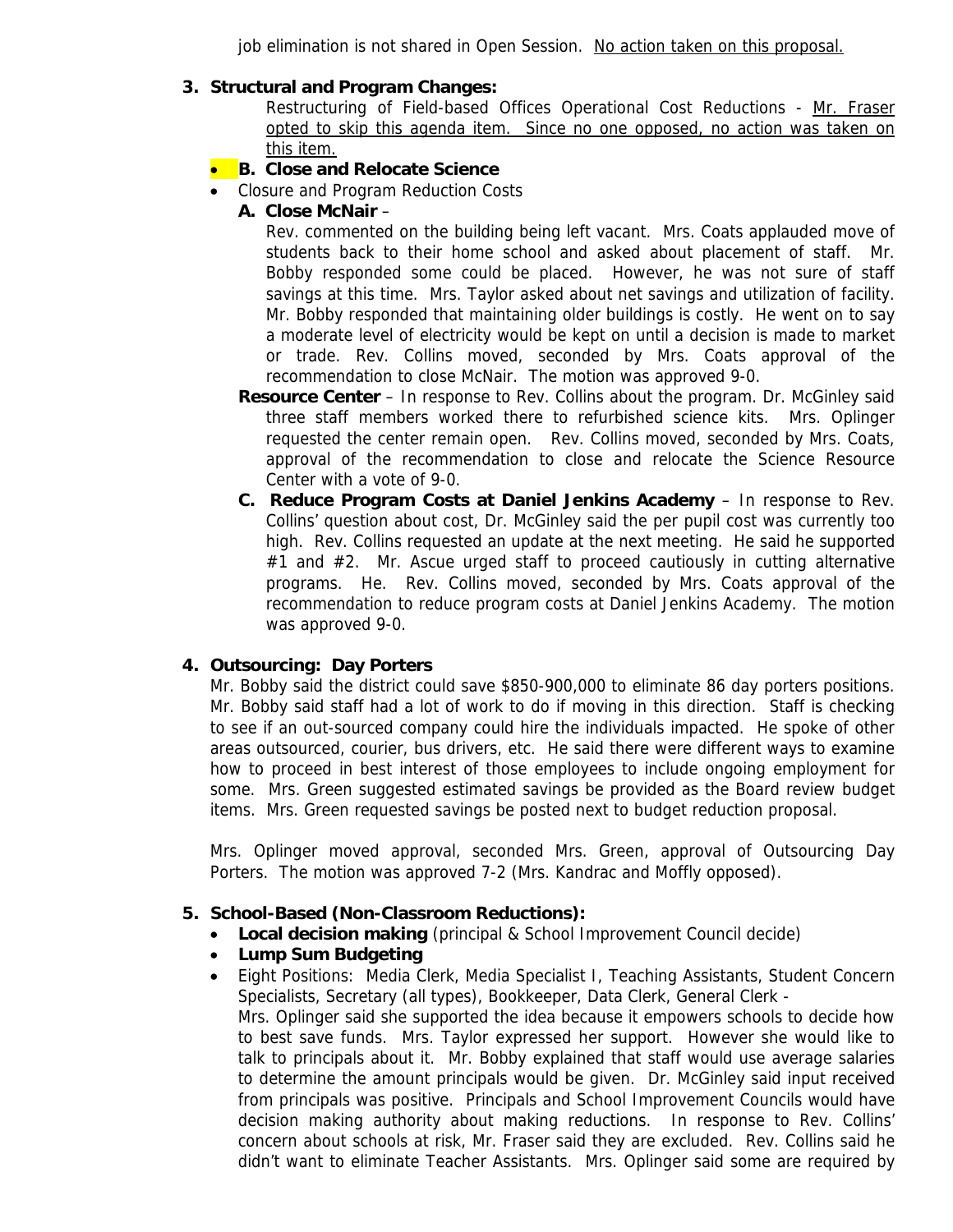law. As former principal, she prefers the decision making ability. In response to Mrs. Taylor's question about Special Education funding, Mr. Bobby said those are protected positions. Mrs. Green agreed with Mrs. Oplinger about decisions being made at schools. However, she commented that this is a sad decision to have to make. Mrs. Moffly said the decision was awesome and the same thing charter schools do. Mr. Fraser said sad that tough decisions have to be made and he hopes the Board takes their role seriously because peoples' lives are affected. Mrs. Coats suggested that principals be held accountable if this is done.

Mrs. Oplinger moved, seconded by Mrs. Green approval of the recommendation for School Based Local Decision Making and Lump Sum Budgeting. The motion was approved 8-1 (Rev. Collins opposed).

- 6. **Small School Pairings:** (Total enrollment between 400-500 students) Shared administration, classified staff and teachers.
	- Frierson and Mt. Zion  $= 389$
	- Stono Park and Murray LaSaine = 503
	- St. James-Santee and Lincoln = 356
	- $*$ Charleston Progressive Academy and North Charleston Creative Arts = 363
	- Jane Edwards, Minnie Hughes, and CC Blaney =  $481$
	- Morningside Excel and Arms  $= 439$

Mr. Fraser asked this item be deferred until community meetings are held. No action taken.

### **7. Alternatives to Substitutes:**

• Schools receive lump sum budget for substitute service and Principal and School Improvement Council decides how to handle substitute service.

Mrs. Oplinger moved, seconded by Mrs. Green approval of Alternatives to Substitutes. The motion was approved 9-0.

### 11.3: Calendar/Make Up Day

### **A. 2011-12 Calendar**

Dr. Gepford addressed the Board regarding the Academic Calendar information regarding the process to use for next year's calendar. He compared the two calendars A/B. He said make-up days were built in. Input is being received through this week from stakeholders. Mrs. Kandrac asked if there were other options and how staff could determine if the same person voted multiple times. Dr. Rose suggested that was possible. Dr. Gepford said information would be received from the survey. Mrs. Kandrac requested a comment section be added. Mrs. Taylor said she heard the biggest piece is the high schools and figuring how to have exams before breaks. She said suggested petitioning of state legislature to change calendar. Dr. Gepford said the High Schools would like to calendar to go back the way it was.

### **B. Proposed Waiver Request (Inclement Weather 2010-11)**

Dr. Gepford said regarding the snow day,  $90\%$  suggested a make-up day on March  $21<sup>st</sup>$ . This is also recommendation of staff. Mrs. Moffly said it's a Board decision. Mr. Emerson said statute says the School Board would have to approve a recommendation to ask Legislative Delegation for permission to waive make up day. Mr. Fraser said the Board could approve it, subject to a waiver. Dr. Gepford said staff would like to have opportunity to provide instruction. Mrs. Kandrac requested the survey be redone to add third option - ask teachers what they think about waiving day. Mrs. Taylor spoke about the proposed law in legislature. She said from standpoint of teachers giving up third teacher workday to save nickels and dimes, one day will not change SAT or PASS scores